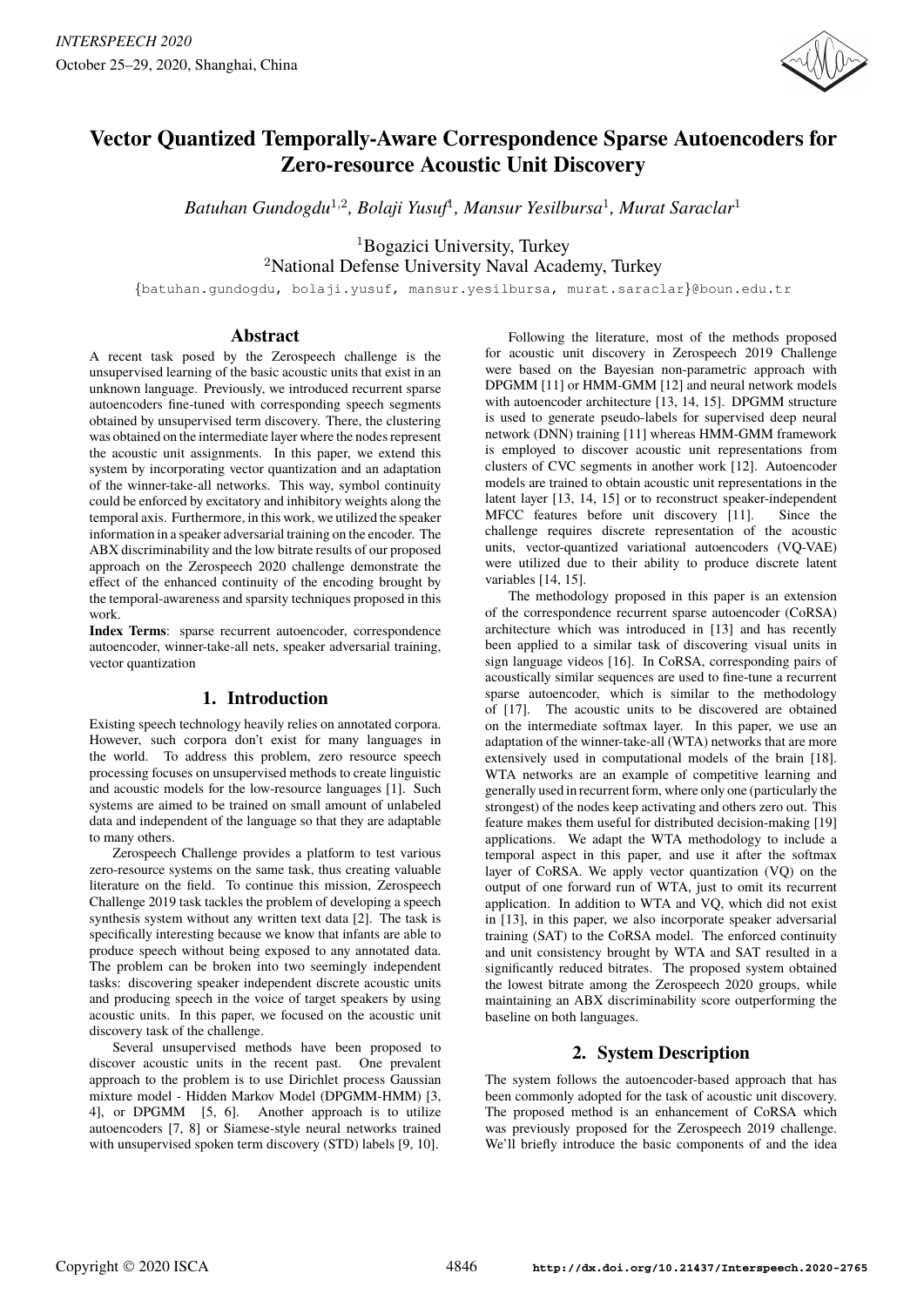behind CoRSA, then present the extensions to it, brought by the Zerospeech 2020 work in the following subsections.

#### **2.1. Correspondence Recurrent Sparse Autoencoder**

The proposed system is an autoencoder in which the underlying acoustic units that constitute the training speech data is expected to be obtained at the intermediate layer. The probability distribution over the set of acoustic units is obtained at the intermediate layer of the autoencoder as the output of a fully connected layer with softmax. The sparsity of this layer is ensured by maximizing the  $L2$ -norm of the layer while minimizing the reconstruction loss. This method is referred to as the recurrent sparse autoencoder (RSA), in [13] and in this paper. The consistency of the activations of the appropriate units on this layer is achieved by using pairs of acoustically similar sequences, obtained by unsupervised term discovery, in the reconstruction. These pairs of similar sequences, referred to as the corresponding pairs, are aligned with dynamic time warping (DTW). They are used as input-output pairs iteratively to the autoencoder. This training method is referred to as Correspondence RSA (CoRSA).

The encoder takes the speech frames  $\mathbf{x} \in \mathcal{R}^{D \times T}$  as input, and feeds the clustering layer with the embedding  $\mathbf{h} \in \mathcal{R}^{H \times T}$ . The encoder can be in any form, i.e. fully connected, recurrent or convolutional. We used gated recurrent units for the encoder and the decoder. The sparse posteriorgram representation  $\mathbf{p} \in [0,1]^{K \times T}$  is obtained at the output of the clustering layer, where K is the number of units. The reconstructed output  $\hat{x}$  is then obtained via a decoder. In CoRSA training, the network is fine-tuned with a lower learning rate, using corresponding pairs  $x$  and  $\tilde{x}$  as input and output pairs. The flowchart for the CoRSA model, and the proposed model is given in Figure 1. In this work, we extend the methodology of CoRSA with a temporal adaptation of winner-take-all networks, vector quantization and speaker adversarial training.



Figure 1: *CoRSA (left) and the proposed system (right)*

#### **2.2. Winner-Take-All Network**

The architecture and the training of CoRSA is very similar to other correspondence autoencoder-based [7, 8] and VQ-VAE-based [14, 15] systems. The main difference is that the intermediate layer activations are treated as the probability distribution of the acoustic units to be discovered. This is why we refer to this layer as the clustering layer. The sparsity loss of the RSA and CoRSA training reduces the entropy of this distribution, enabling consistent frame-unit assignments, at the risk of losing some of the  $K$  assignments completely. We take advantage of this aspect of the CoRSA method, by incorporating the winner-take-all (WTA) networks that are commonly used in computational models of the brain [18]. In WTA, unit activations are effected from inter-connected excitatory and inhibitory neural activations. More specifically, pseudo-unit activations on the clustering layer are fed to a WTA network with K input and output neurons. Each input neuron '*excites*' the corresponding output neuron with a positive weight, and '*inhibits*' other output neurons with negative weights. The idea is that eventually, the neuron with the maximum activation remains. In this paper, we extend the application of the WTA network to include temporal excitatory and inhibitory activations as well, in order to enforce continuity of the activations. Temporal adaptation of the WTA network is given in (1) and demonstrated in Figure 2.

$$
\mathbf{p}_t = \text{softmax}(\text{encoder}(\mathbf{x}_t))
$$
\n
$$
\tilde{\mathbf{p}}_t^i = \text{ReLU}(\alpha \mathbf{p}_t^i - \sum_{j \neq i} \beta \mathbf{p}_t^j + \gamma \mathbf{p}_{t-1}^i - \sum_{j \neq i} \psi \mathbf{p}_{t-1}^j)
$$
\n
$$
\tilde{\mathbf{p}} = \text{softmax}(\tilde{\mathbf{p}})
$$

$$
\tilde{\mathbf{p}}_t = \text{softmax}(\tilde{\mathbf{p}}_t)
$$



Figure 2: *Temporal WTA network.*

In (1), the hyper-parameters  $\alpha, \gamma \geq 0$  are excitatory and  $\beta, \psi \geq 0$  are inhibitory weights. It should be noted that, their relative power with respect to each other, rather than actual values, is important for determining the non-zero unit  $activation(s)$ . Also, it can be seen from  $(1)$  that application of this layer repeatedly will result in a one-hot vector, with only the most probable unit activating, hence the name winner-take-all. We did not, however, implement a recurrent WTA network, instead, we quantized the output of the WTA network to the nearest one-hot representation:

$$
\mathbf{q}_t^i = \begin{cases} 1, & \text{if } i = \arg \max_j & \tilde{\mathbf{p}}_t^j \\ 0, & \text{otherwise} \end{cases}
$$
 (2)

The decoder, which is taken as a stack of time-distributed dense and GRU layers, then uses the quantized unit estimations q as input to generate the reconstructed sequence  $\hat{x}$ . While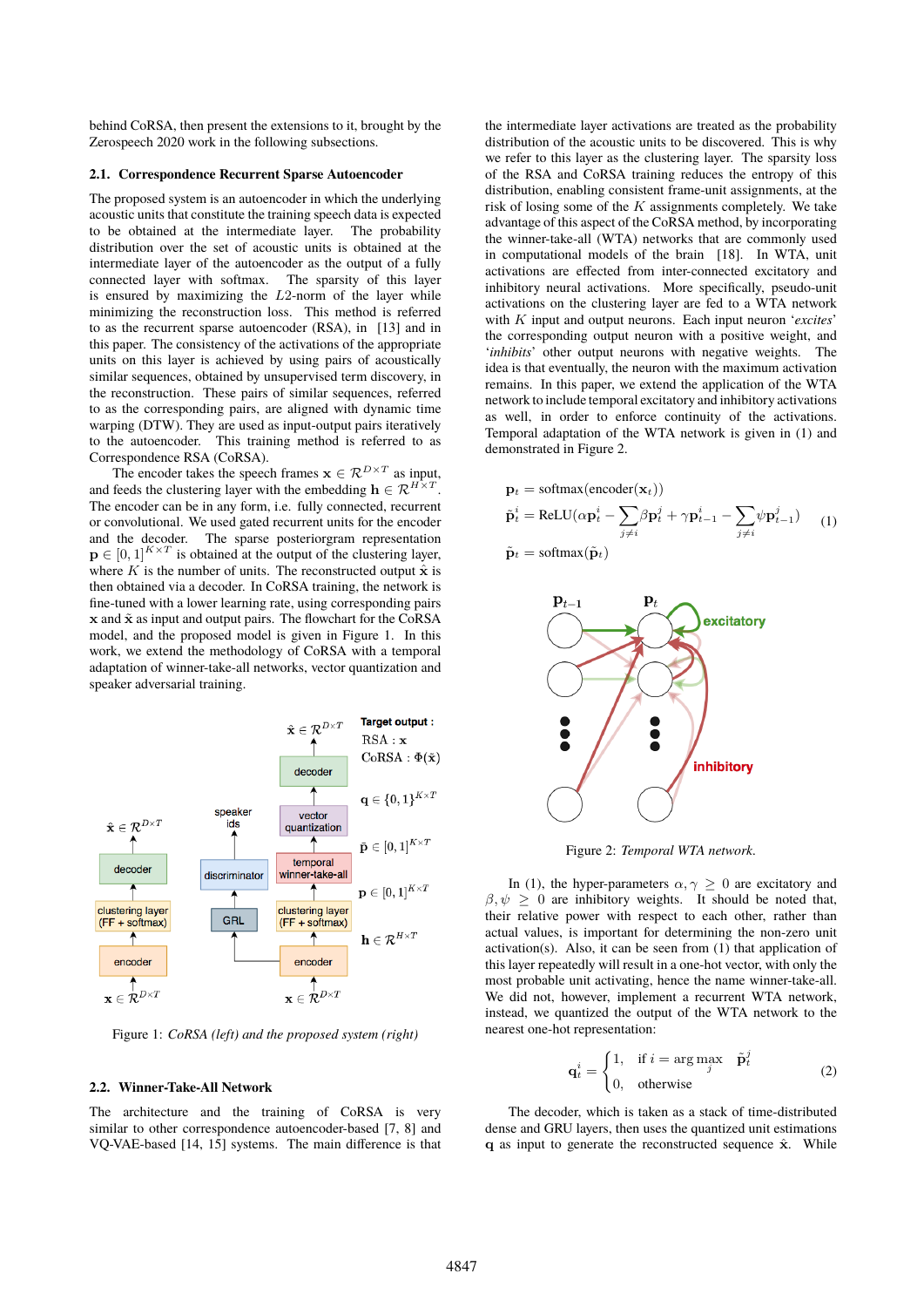training the encoder-decoder parameters, we use the sparsity loss of the layer right before the decoder in addition to the reconstruction loss, as proposed in [13]. For the CoRSA training, corresponding pairs  $(x, \tilde{x})$  are used as input-output pairs. We align the corresponding pairs with the DTW algorithm to have the same duration over DTW path ( $\Phi$ ). For RSA training, the ground truth is the input itself, i.e.  $\Phi(\tilde{\mathbf{x}}_t) = \mathbf{x}_t$ .

$$
\hat{\mathbf{x}}_t = \text{decoder}(\mathbf{q}_t)
$$
  

$$
\mathcal{L}_{CoRSA} = \sum_{t \in 1 \cdots T} ||\Phi(\tilde{\mathbf{x}}_t) - \hat{\mathbf{x}}_t||^2 - \lambda ||\mathbf{q}_t||_2^2
$$
 (3)

It is obvious that the  $L2$ -norm of  $q$  is constant, but adding the negative of it to the total loss has the effect of enforcing the continuity of the reconstruction, and therefore a reduced bitrate. Since the input to the decoder is now discrete, and since speech is slow varying, to maintain that continuity, each frame before the decoder is enforced to have the same information as the previous frame, i.e. have the same unit activated.

#### **2.3. Speaker Adversarial Training**

As stated before, the Zerospeech training is meant to be unsupervised and the only information provided is the segmentation of utterances with respect to different speakers. In this work, we incorporate speaker adversarial training (SAT), as well, to CoRSA scheme in order to make use of the speaker information. The adversarial training approach adopted in this work is similar to [20] and [21]. The output of the encoder is directed to a discriminator that aims to identify the speaker information. As the discriminator block, we used a multi layer fully connected neural network followed by a softmax. The discriminator criterion  $(\mathcal{L}_{disc})$  is the cross entropy between the speaker id labels and softmax(discriminator(encoder(x)). In order for the encoder to be speaker independent, the gradient is reversed between the encoder and the discriminator in the back propagation. This operation is depicted with a gradient reversal layer (GRL) on Figure 1. If we call the parameters of the encoder and the discriminator  $\theta_{enc}$  and  $\theta_{disc}$ , respectively, speaker adversarial the update rules can be given as follows:

$$
\theta_{disc} \leftarrow \theta_{disc} - \eta_1 \nabla_{\theta_{disc}} \mathcal{L}_{disc}
$$
\n
$$
\theta_{enc} \leftarrow \theta_{enc} - \eta_1 \left( \nabla_{\theta_{enc}} \mathcal{L}_{CORSA} - \eta_2 \nabla_{\theta_{enc}} \mathcal{L}_{disc} \right)
$$
\n(4)

In order to obtain the low bit-rate test embeddings, we employ a median filter along time temporal axis, after the WTA network, to avoid erroneous and unmeaningfully short state assignments on the encoding, similar to [13]. We then quantize the resulting embeddings to the nearest one-hot representation, as shown in (2).

$$
\tilde{\mathbf{p}}_t^i = \text{median}(\tilde{\mathbf{p}}_{t-k:t+k}^i) \tag{5}
$$

## **2.4. Implementation Details and Hyper-parameters**

The models have been implemented with PyTorch and the source code has been made publicly available<sup>1</sup>. We used PLP features, normalized with the decaying exponential weigth of 0.9 as explained in [13]. For selecting the CoRSA pairs, we took the cutting threshold of UTD to be 0.92 and took the sequences that have a greater similarity score than this threshold. Both the encoder and decoder are a stack of GRU models and linear layers. The network is trained with Adam optimization [22]. We have observed that best results are obtained by training the network with RSA for some number of epochs, then running interleaving epochs of CoRSA and SAT. It should be noted that, changing the input-output pairs in CoRSA, i.e. generating x from  $\Phi(\tilde{\mathbf{x}})$ , as well as generating  $\Phi(\tilde{\mathbf{x}})$  from x brings further improvements. The other hyperparameters of the system are given in Table 1.

Table 1: *Hyperparameters of the work described in this paper*

|                  | Parameter                  | Value                   |
|------------------|----------------------------|-------------------------|
| D                | input dimensionality       | 16                      |
| Η                | Hidden layer size          | 128                     |
| K                | Number of units            | 64                      |
| T                | sequence length            | 250 (RSA), 80 (CoRSA)   |
| $\overline{N}$   | batch size                 | 1024 (RSA), 256 (CoRSA) |
| $\lambda$        | sparsity weight            | 1.0                     |
| $\eta_1$         | learning rate              | $0.0001$ (RSA)          |
|                  |                            | $0.0005$ (CoRSA)        |
| $\eta_2$         | adversarial cost           | 1.0                     |
| $\alpha$         | excitatory weight          | $K-1$                   |
| β                | inhibitory weight          | 1.0                     |
| $\gamma$         | temporal excitatory weight | K/2                     |
| $\psi$           | temporal inhibitory weight | 0.0                     |
| $\boldsymbol{k}$ | Median filter order        | 3                       |

# **3. Experiments**

Zerospeech 2020 challenge had 3 tracks, which are the repetition of 2017 and 2019 challenges. The 2017 tracks were focused on unsupervised term discovery and unit discovery. The 2019 track was defined as the TTS without T task, hence it is also an unsupervised unit discovery task, but the compression of the frame representations are also measured, along with the synthesis using the discovered units. This work presents our work submitted to Zerospeech 2020, for the 2019 task. In this work, we focused on obtaining a minimum bitrate representation possible without harming the ABX discrimination performance.

The ABX discriminability of the produced embeddings is calculated via a DTW-based sequence comparison [23]. As a part of the challenge, the synthesized wave files are evaluated by the judges based on their intelligibility through mean opinion scores (MOS). For the synthesis we used the baseline system [24] and focused primarily on lowering bitrate and ABX error simultaneously. The experiments are conducted on the two languages provided in the challenge: English and the surprise language, later revealed to be Standard Indonesian [25, 26].

### **3.1. Experimental Results**

The English dataset was provided as the system development set by the program. The ABX and bitrate results demonstrating the several components of the proposed method are given in Table 2. To begin with, we initially took the intuitive benchmarks as baselines for comparison. The "no compression" system demonstrates the ABX error when no compression and clustering is applied. It is naturally feasible to obtain better results than that without taking the bitrate into consideration, yet this is the goal of the 2017 track challenge. The main objective here is to reduce the ABX error along with the bitrate. Applying k-means clustering (with  $K = 64$  to be comparable

<sup>1</sup>https://github.com/batuhan-gundogdu/corsa\_wta/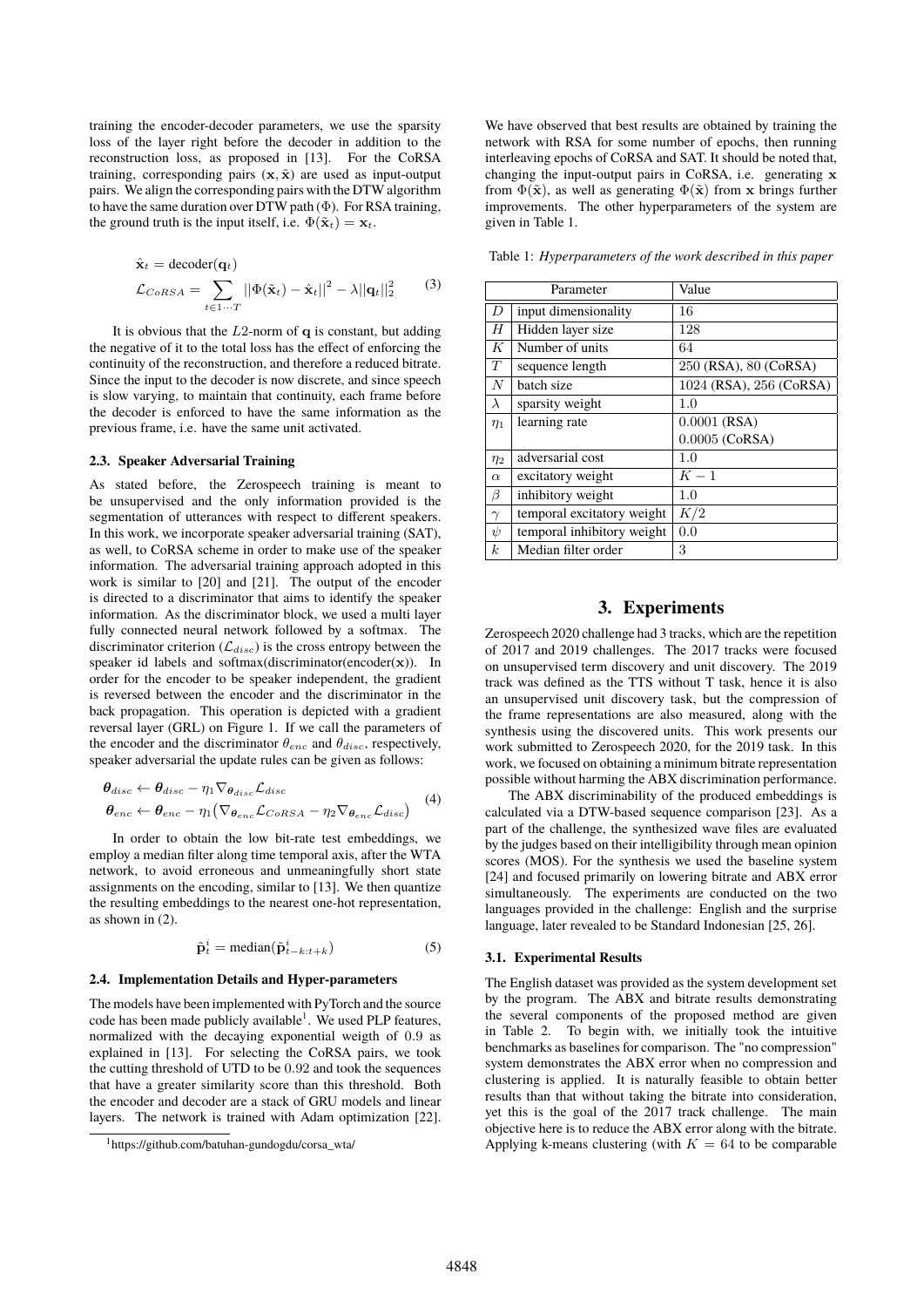with this work), and using the one-hot representation of the nearest centroid for the test set, reduces the bitrate more than 86%, yielding an ABX still better than the topline, which uses LVCSR system labels. It can be seen that both RSA and CoRSA bring improvements over the provided baseline system, which consists of an acoustic unit discovery system based on HMM with Dirichlet process priors [3]. In each row of Table 2, we present the contribution brought by each of the system components (WTA, VQ, SAT) introduced in this paper as an extension to CoRSA. The medFilt on the last system, which was also the system submitted to Zerospeech, denotes the temporal median filtering.

| Table 2: English set results of the system components |  |  |  |
|-------------------------------------------------------|--|--|--|
|-------------------------------------------------------|--|--|--|

| Model                              | <b>ABX</b> | <b>Bitrate</b> |
|------------------------------------|------------|----------------|
| no compression (PLP features)      | 22.0       | 1216.3         |
| k-means (on PLP features)          | 29.6       | 169.3          |
| Zerospeech baseline [3]            | 35.6       | 72.0           |
| <b>RSA</b>                         | 32.1       | 58.4           |
| CoRSA                              | 31.5       | 58.1           |
| $CoRSA + WTA$                      | 30.3       | 44.2           |
| $CoRSA + WTA + VQ$                 | 29.2       | 44.7           |
| $CoRSA + WTA + VQ + SAT$           | 29.4       | 38.5           |
| $CoRSA + WTA + VO + SAT + medFilt$ | 29.9       | 34.6           |
| topline (LVCSR)                    | 29.8       | 37.3           |

#### **3.2. Comparison with other systems in Zerospeech**

We submitted the system with the lowest bit-rate (CoRSA + WTA + VQ + SAT + medFilt) to Zerospeech 2020. Our systems' results along with other submissions to the challenge are demonstrated on the bitrate-ABX plot given in Figures 3 and 4, for English and the surprise language, respectively.



Figure 3: *ABX score vs bitrate in English*

The performance of the proposed system exhibits an obvious outlier behavior on both languages, as seen in Figures 3 and 4. More drastically, in English, the proposed system lands itself right next to the topline, outperforming the baseline, on both ABX and bitrate measures. There is also significant improvement in the ABX without an increase in bitrate compared

to 2019 CoRSA system. This improvement is clearly brought by the WTA, VQ and SAT additions to the system.



Figure 4: *ABX score vs bitrate in Surprise language*

Our system gives ABX scores close to its performance in English, with lower bitrate in surprise language. However, other systems, including topline, performed better on surprise language compared to English in terms of ABX and bitrate. Even though our system achieved the lowest bitrate, ABX score can be improved to obtain a system with higher discrimination ability.

## **4. Discussion and Conclusion**

This paper describes our Zerospeech 2020 submission system. We primarily focused on the acoustic unit discovery task while minimizing the bitrate. The improvements made on to the CoRSA 2019 system include winner-take-all networks, vector quantization and speaker adversarial training. The experiments on the Zerospeech 2020 data show that the proposed improvements reduced the ABX error more than 5% absolute points without increasing the bitrate. We have shown that our system stands out from the general trend of ABX - bitrate relationship, achieving reasonably well ABX scores with very small bitrate in English.

# **5. Acknowledgements**

This study was supported in part by the Scientific and Technological Research Council of Turkey (TUBITAK) under Project 116E076. Authors would like to thank Alican Gok, Oyku Deniz Kose and Korhan Polat for their invaluable help with the unsupervised term discovery and Nazif Cem Tamer for their fruitful discussions.

#### **6. References**

- [1] M. Versteegh, R. Thiolliere, T. Schatz, X. N. Cao, X. Anguera, A. Jansen, and E. Dupoux, "The zero resource speech challenge 2015," in *Sixteenth Annual Conference of the International Speech Communication Association*, 2015.
- [2] E. Dunbar, R. Algayres, J. Karadayi, M. Bernard, J. Benjumea, X.-N. Cao, L. Miskic, C. Dugrain, L. Ondel, A. W. Black, L. Besacier, S. Sakti, and E. Dupoux, "The Zero Resource Speech Challenge 2019: TTS without T," in *the 20th*